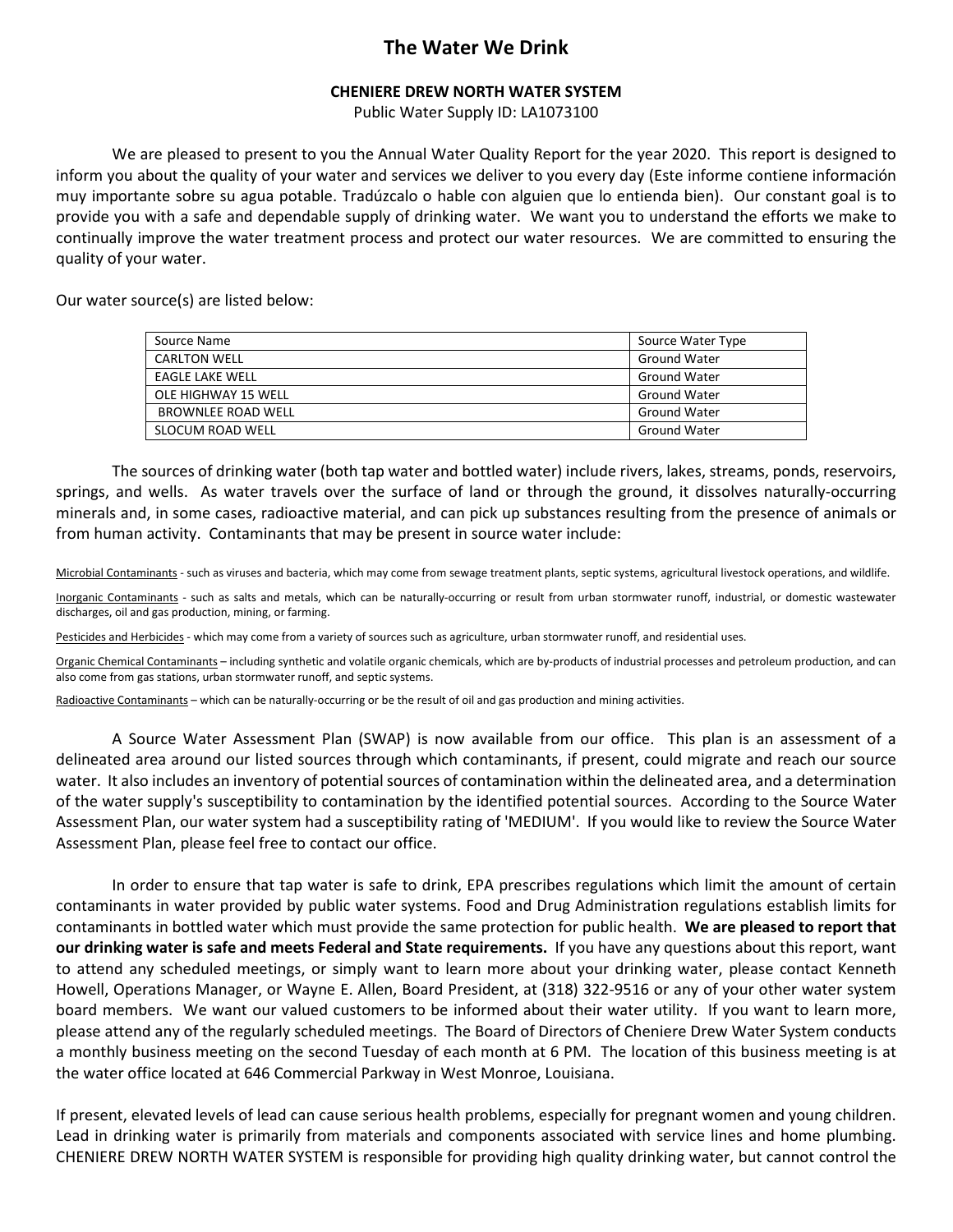variety of materials used in plumbing components. When your water has been sitting for several hours, you can minimize the potential for lead exposure by flushing your tap for 30 seconds to 2 minutes before using water for drinking or cooking. If you are concerned about lead in your water, you may wish to have your water tested. Information on lead in drinking water, testing methods, and steps you can take to minimize exposure is available from the Safe Drinking Water Hotline or at http://www.epa.gov/safewater/lead.

 The Louisiana Department of Health routinely monitors for constituents in your drinking water according to Federal and State laws. The tables that follow show the results of our monitoring during the period of January 1st to December 31st, 2020. Drinking water, including bottled water, may reasonably be expected to contain at least small amounts of some contaminants. The presence of contaminants does not necessarily indicate that water poses a health risk.

 In the tables below, you will find many terms and abbreviations you might not be familiar with. To help you better understand these terms, we've provided the following definitions:

Parts per million (ppm) or Milligrams per liter (mg/L) – one part per million corresponds to one minute in two years or a single penny in \$10,000.

Parts per billion (ppb) or Micrograms per liter (ug/L) – one part per billion corresponds to one minute in 2,000 years, or a single penny in \$10,000,000.

Picocuries per liter (pCi/L) – picocuries per liter is a measure of the radioactivity in water.

Treatment Technique (TT) – an enforceable procedure or level of technological performance which public water systems must follow to ensure control of a contaminant.

Action level (AL) – the concentration of a contaminant that, if exceeded, triggers treatment or other requirements that a water system must follow.

Maximum contaminant level (MCL) – the "Maximum Allowed" MCL is the highest level of a contaminant that is allowed in drinking water. MCL's are set as close to the MCLG's as feasible using the best available treatment technology.

Maximum contaminant level goal (MCLG) – the "Goal" is the level of a contaminant in drinking water below which there is no known or expected risk to human health. MCLG's allow for a margin of safety.

Maximum residual disinfectant level (MRDL) – The highest level of a disinfectant allowed in drinking water. There is convincing evidence that addition of a disinfectant is necessary for control of microbial contaminants.

Maximum residual disinfectant level goal (MRDLG) – The level of a drinking water disinfectant below which there is no known or expected risk to health. MRDLGs do not reflect the benefits of the use of disinfectants to control microbial contaminants.

Level 1 assessment - A study of the water system to identify potential problems and determine (if possible) why total coliform bacteria have been found in our water system.

Level 2 Assessment - A very detailed study of the water system to identify potential problems and determine (if possible) why an E. coli MCL violation has occurred and/or why total coliform bacteria have been found in our water system on multiple occasions.

## During the period covered by this report we had the below noted violations.

| Compliance Period                                   | Analyte | Type |  |  |  |  |  |
|-----------------------------------------------------|---------|------|--|--|--|--|--|
| No Violations Occurred in the Calendar Year of 2020 |         |      |  |  |  |  |  |

Our water system tested a minimum of 10 samples per month in accordance with the Total Coliform Rule for microbiological contaminants. With the microbiological samples collected, the water system collects disinfectant residuals to ensure control of microbial growth.

| Disinfectant    | Date | <b>Highest RAA</b> | Unit | Range        | <b>MRDL</b> | <b>MRDLG</b> | <b>Typical Source</b>                    |
|-----------------|------|--------------------|------|--------------|-------------|--------------|------------------------------------------|
| <b>CHLORINE</b> | 2020 | .                  | ppm  | $0.1 - 2.43$ | 4           |              | Water additive used to control microbes. |

In the tables below, we have shown the regulated contaminants that were detected. Chemical Sampling of our drinking water may not be required on an annual basis; therefore, information provided in this table refers back to the latest year of chemical sampling results. To determine compliance with the primary drinking water standards, the treated water is monitored when a contaminant is elevated in the source water.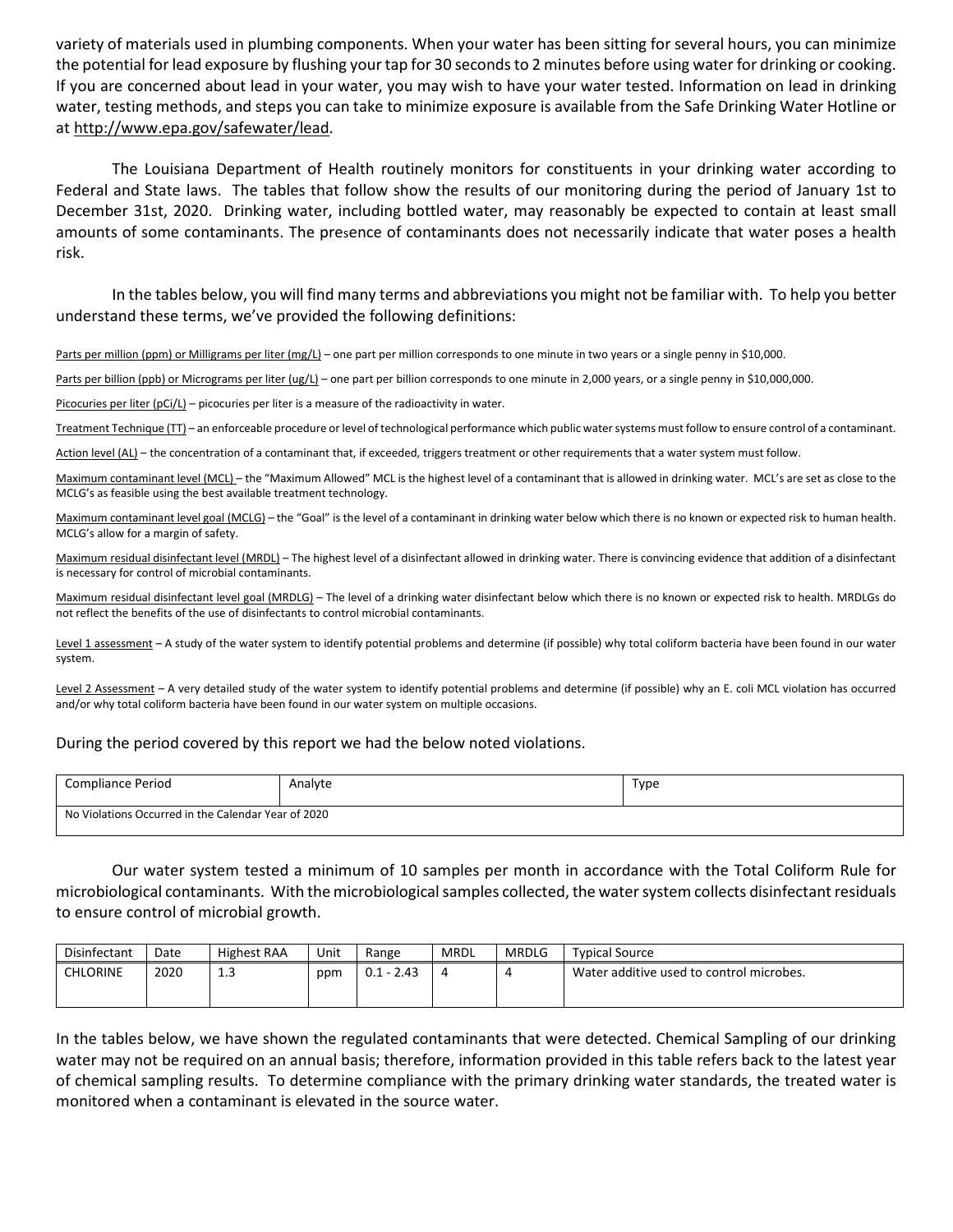| Source Water<br>Regulated<br>Contaminants                   |      | Collection<br>Date  | Highest<br>Value  | Range       | Unit        | <b>MCL</b>     |      | MCL<br>G       |                             | <b>Typical Source</b>                                                                                     |             |                                                                                                |  |
|-------------------------------------------------------------|------|---------------------|-------------------|-------------|-------------|----------------|------|----------------|-----------------------------|-----------------------------------------------------------------------------------------------------------|-------------|------------------------------------------------------------------------------------------------|--|
| <b>BARIUM</b>                                               |      | 10/28/2020          | 0.0052            | 0<br>0.0052 | ppm         | $\overline{2}$ |      | $\overline{2}$ |                             | Discharge of drilling wastes; Discharge from metal<br>refineries; Erosion of natural deposits             |             |                                                                                                |  |
| <b>CHROMIUM</b>                                             |      | 10/28/2020          | 0.85              | $0 - 0.85$  | ppb         | 100            |      | 100            |                             | Discharge from steel and pulp mills; Erosion of natural<br>deposits                                       |             |                                                                                                |  |
| <b>DALAPON</b>                                              |      | 9/22/2020           | 1.4               | $0 - 1.4$   | ppb         | 200            |      | 200            |                             |                                                                                                           |             | Runoff from herbicide used on rights of way                                                    |  |
|                                                             |      |                     |                   |             |             |                |      |                |                             |                                                                                                           |             | Erosion of natural deposits; Water additive which promotes                                     |  |
| <b>FLUORIDE</b>                                             |      | 7/30/2020           | 0.3               | $0.2 - 0.3$ | ppm         | 4              |      | 4              |                             | factories                                                                                                 |             | strong teeth; Discharge from fertilizer and aluminum                                           |  |
|                                                             |      |                     |                   |             |             |                |      |                |                             |                                                                                                           |             |                                                                                                |  |
| <b>Treated Water</b>                                        |      | Collection          | Highest           |             |             |                |      | <b>MCL</b>     |                             |                                                                                                           |             |                                                                                                |  |
| Regulated                                                   |      | Date                | Value             | Range       | Unit        | <b>MCL</b>     |      | G              |                             | <b>Typical Source</b>                                                                                     |             |                                                                                                |  |
| Contaminants                                                |      |                     |                   |             |             |                |      |                |                             |                                                                                                           |             | Discharge of drilling wastes; Discharge from metal                                             |  |
| <b>BARIUM</b>                                               |      | 10/28/2020          | 0.0067            | 0.0067      | ppm         | $\overline{2}$ |      | 2              |                             |                                                                                                           |             | refineries; Erosion of natural deposits                                                        |  |
| NITRATE-NITRITE                                             |      | 7/30/2020           | 0.2               | $0 - 0.2$   | ppm         | 10             |      | 10             |                             |                                                                                                           |             | Runoff from fertilizer use; Leaching from septic tanks,<br>sewage; Erosion of natural deposits |  |
|                                                             |      |                     |                   |             |             |                |      |                |                             |                                                                                                           |             |                                                                                                |  |
| Source Water                                                |      | Collection          | Highest           |             |             |                |      |                |                             |                                                                                                           |             |                                                                                                |  |
| Radiological                                                |      | Date                | Value             | Range       | Unit        | MCL            |      | <b>MCLG</b>    |                             | <b>Typical Source</b>                                                                                     |             |                                                                                                |  |
| Contaminants                                                |      |                     |                   |             |             |                |      |                |                             |                                                                                                           |             |                                                                                                |  |
| <b>GROSS ALPHA</b><br>PARTICLE ACTIVITY                     |      | 7/30/2020           | 3.66              | $0 - 3.66$  | pCi/l       | 15             |      | 0              | Erosion of natural deposits |                                                                                                           |             |                                                                                                |  |
|                                                             |      |                     |                   |             |             |                |      |                |                             |                                                                                                           |             |                                                                                                |  |
| <b>Treated Water</b>                                        |      |                     |                   |             |             |                |      |                |                             |                                                                                                           |             |                                                                                                |  |
| Radiological                                                |      | Collection          | Highest<br>Value  |             | Unit        | <b>MCL</b>     |      | <b>MCLG</b>    |                             | <b>Typical Source</b>                                                                                     |             |                                                                                                |  |
| Contaminants                                                |      | Date                |                   |             |             |                |      |                |                             |                                                                                                           |             |                                                                                                |  |
| No Detected Results were Found in the Calendar Year of 2020 |      |                     |                   |             |             |                |      |                |                             |                                                                                                           |             |                                                                                                |  |
|                                                             |      |                     |                   |             |             |                |      |                |                             |                                                                                                           |             |                                                                                                |  |
| Lead and                                                    | Date |                     | 90 <sup>TH</sup>  | Range       | Unit        | AL             |      | <b>Sites</b>   |                             | <b>Typical Source</b>                                                                                     |             |                                                                                                |  |
| Copper<br>COPPER, FREE                                      |      | 2018 - 2020         | Percentile<br>0.2 | $0 - 0.3$   |             | 1.3            |      | Over AL<br>0   |                             |                                                                                                           |             |                                                                                                |  |
|                                                             |      |                     |                   |             | ppm         |                |      |                |                             | Corrosion of household plumbing systems; Erosion of<br>natural deposits; Leaching from wood preservatives |             |                                                                                                |  |
| LEAD                                                        |      | 2018 - 2020         | $\overline{2}$    | $0 - 5$     | ppb         | 15             |      | 0              |                             |                                                                                                           |             | Corrosion of household plumbing systems; Erosion of                                            |  |
|                                                             |      |                     |                   |             |             |                |      |                |                             | natural deposits                                                                                          |             |                                                                                                |  |
|                                                             |      |                     |                   |             |             |                |      |                |                             |                                                                                                           |             |                                                                                                |  |
| Disinfection                                                |      | Sample Point        |                   | Period      | Highest     |                |      | Range          | Unit                        | MCL                                                                                                       | MCL         | <b>Typical Source</b>                                                                          |  |
| <b>Byproducts</b>                                           |      |                     |                   |             | <b>LRAA</b> |                |      |                |                             |                                                                                                           | G           |                                                                                                |  |
| <b>TOTAL</b><br>HALOACETIC ACIDS                            |      | ARK RD & GREENBRIAR |                   | 2020        | 16          |                |      | $8.5 - 22$     | ppb                         | 60                                                                                                        | 0           | By-product of drinking water                                                                   |  |
| (HAA5)                                                      |      |                     |                   |             |             |                |      |                |                             |                                                                                                           |             | disinfection                                                                                   |  |
|                                                             |      |                     |                   |             |             |                |      |                |                             |                                                                                                           |             |                                                                                                |  |
| <b>TOTAL</b>                                                |      |                     | HWY 80 & OLE 15   |             |             |                | 11.9 |                |                             |                                                                                                           |             | By-product of drinking water                                                                   |  |
| HALOACETIC ACIDS<br>(HAA5)                                  |      |                     |                   | 2020        | 16          |                | 16.9 |                | ppb                         | 60                                                                                                        | 0           | disinfection                                                                                   |  |
|                                                             |      |                     |                   |             |             |                |      |                |                             |                                                                                                           |             |                                                                                                |  |
| <b>TTHM</b>                                                 |      | ARK RD & GREENBRIAR |                   | 2020        | 75          |                |      | 31.5           | ppb                         | 80                                                                                                        | $\mathbf 0$ | By-product of drinking water                                                                   |  |
|                                                             |      |                     |                   |             |             |                | 72.3 |                |                             |                                                                                                           |             | chlorination                                                                                   |  |
|                                                             |      | HWY 80 & OLE 15     |                   |             |             |                | 46.5 |                |                             |                                                                                                           | 0           | By-product of drinking water                                                                   |  |
| <b>TTHM</b>                                                 |      |                     |                   | 2020        | 78          |                | 73.5 |                | ppb                         | 80                                                                                                        |             | chlorination                                                                                   |  |

| Source<br>Secondary<br>Contaminants | <b>Collection Date</b> | <b>Highest Value</b> | Range         | Unit | <b>SMCL</b> |
|-------------------------------------|------------------------|----------------------|---------------|------|-------------|
| ALUMINUM                            | 10/28/2020             | 0.084                | $0 - 0.084$   | MG/L | 0.2         |
| <b>CHLORIDE</b>                     | 7/30/2020              | 64                   | 11 - 64       | MG/L | 250         |
| <b>IRON</b>                         | 9/22/2020              | 0.43                 | $0 - 0.43$    | MG/L | 0.3         |
| MANGANESE                           | 10/28/2020             | 0.0031               | $0 - 0.0031$  | MG/L | 0.05        |
| PH                                  | 7/30/2020              | 8.66                 | $7.08 - 8.66$ | PH   | 8.5         |
| <b>SILVER</b>                       | 9/22/2020              | 0.021                | $0 - 0.021$   | MG/L | 0.1         |
| <b>SULFATE</b>                      | 9/22/2020              | 12                   | $2 - 12$      | MG/L | 250         |
| <b>ZINC</b>                         | 10/28/2020             | 0.04                 | $0 - 0.04$    | MG/L |             |